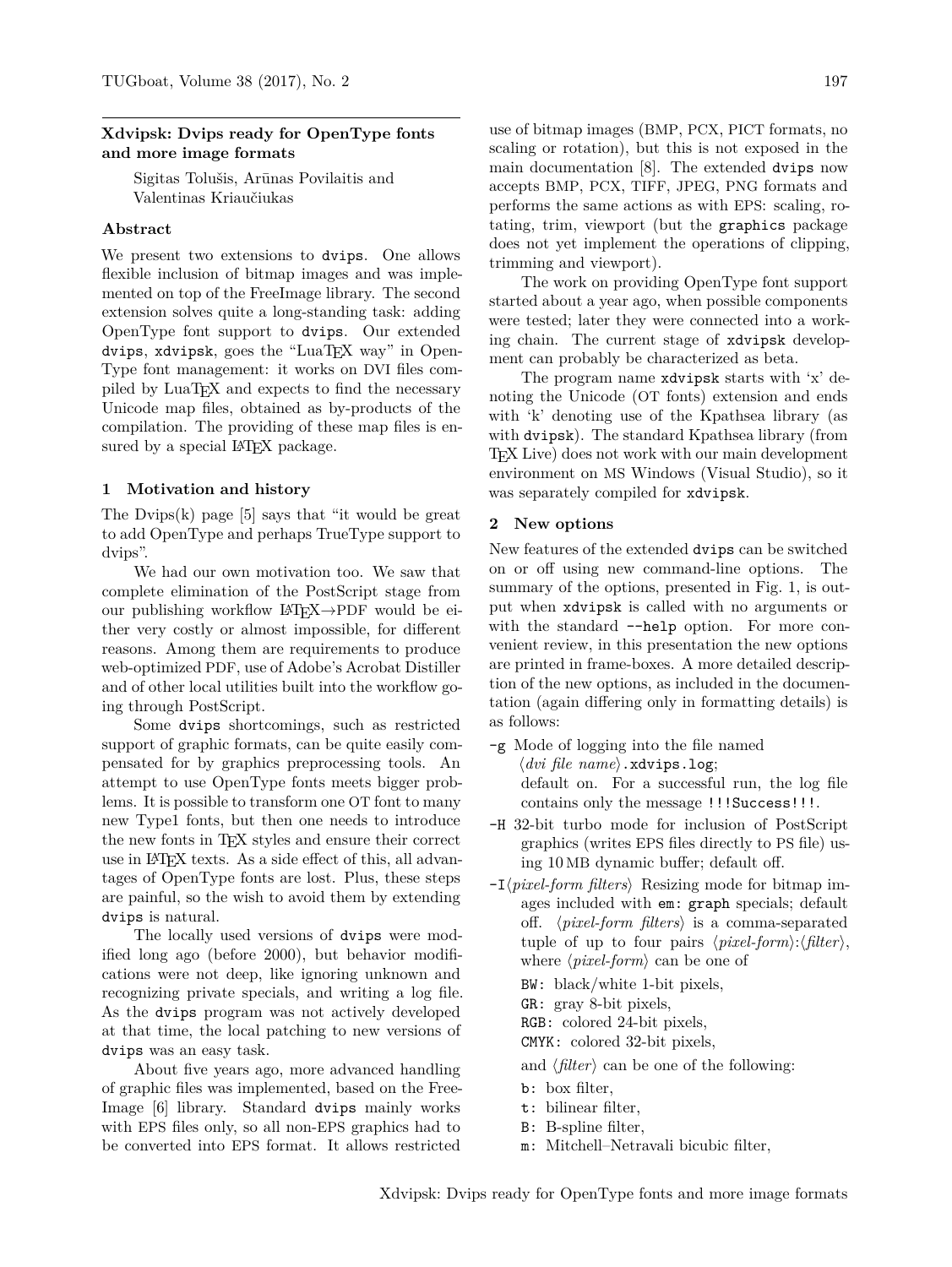Usage: dvips [OPTION]... FILENAME[.dvi] Convert DVI input files to PostScript. Options: -a\* Conserve memory, not time -A Print only odd (TeX) pages<br>-b # Page copies, for posters e.g. -B Print only even (TeX) pages  $-b$  # Page copies, for posters e.g. -c # Uncollated copies -C # Collated copies -d # Debugging  $-D$  # Resolution -e # Maxdrift value -E\* Try to create EPSF -f\* Run as filter  $-$ F\* Send control-D at end<br> $\frac{-g*}{g*}$  write log file  $-$ G\* Shift low chars to him  $-G*$  Shift low chars to higher pos. -h f Add header file  $\overline{H*}$  Turbo mode for PS graphics<br>-i\* Separate file per section  $\overline{-I*}$  Resize mode for emTeX graph  $-i*$  Separate file per section  $\overline{\phantom{a}$ -I\* Resize mode for emTeX graphics -j\* Download T1 fonts partially  $\boxed{-J*}$  Download OpenType fonts partially -k\* Print crop marks -K\* Pull comments from inclusions<br>-1 # Last page -L\* Last special papersize wins -1 # Last page -L\* Last special papersize wins<br>-m\* Manual feed -M\* Don't make fonts  $-M*$  Don't make fonts -mode s Metafont device name -n # Maximum number of pages -N\* No structured comments -noomega Disable Omega extensions -noptex Disable pTeX extensions -noluatex Disable LuaTeX extensions -noToUnicode Disable ToUnicode CMap file generation for OpenType fonts -o f Output file - O c Set/change paper offset -p # First page  $-P$  s Load config.\$s -pp l Print only pages listed -q\* Run quietly  $-\mathbb{Q}^*$  Skip VTeX private specials -r\* Reverse order of pages -R\* Run securely -s\* Enclose output in save/restore -S # Max section size in pages -t s Paper format -T c Specify desired page size<br>-u s PS mapfile -U\* Disable string param tric  $-U*$  Disable string param trick -v Print version number and quit -V\* Send downloadable PS fonts as PK -W\* Extended search for emTeX graphics -x # Override dvi magnification -X # Horizontal resolution -y # Multiply by dvi magnification -Y # Vertical resolution -z\* Hyper PS -Z\* Compress bitmap fonts # = number  $f = file$  s = string  $* = suffix$ , '0' to turn off c = comma-separated dimension pair (e.g., 3.2in,-32.1cm)  $l =$  comma-separated list of page ranges (e.g.,  $1-4$ ,  $7-9$ )

**Figure 1**: Xdvipsk option summary with new options indicated.

- l: Lanczos-windowed sinc filter,
- c: Catmull–Rom and Overhauser splines,
- r: resample image (remove rows and columns in the bitmap),
- w*i*: MS Windows GDI filter, where  $i = 1, 2, 3, 4$ means modes BLACKONWHITE, WHITEONblack, coloroncolor and halftone, respectively.

Not all  $\langle pixel\ form \rangle$ : $\langle filter \rangle$  combinations are possible:

- filters w*i* can be used on MS Windows systems only and just for BW, GR, and RGB pixel forms; for CMYK, any w*i* filter is replaced by the r filter;
- on Linux and other systems, filters w*i* are also changed to r filter;
- for monochrome graphics, only filters  $\mathbf r$  and w*i* are applicable.
- -I (without filters) Resizing mode with the following filter tuples:

BW:w1,GR:w3,RGB:w3,CMYK:r on Windows; BW:r,GR:r,RGB:r,CMYK:r on other systems.

- -j Type 1 fonts partial download; default off (contrary to dvips).
- -J Download only needed characters from OT fonts; default on.
- -noluatex Disable LuaTEX extensions and support of OpenType fonts.
- -noToUnicode Omit generation of map (to Unicode) files for OT fonts, which can be used by Acrobat Distiller to enable text search; default on.
- -Q Mode of skipping VTeX specials: any content of \special commands prefixed with mt:, vtex:, MC:, BMC: or EMC: is silently ignored; default off.
- -W Extended search mode for image files indicated by em: graph specials: when no file with the specified name is found, the file names with other extensions (.pcx, .bmp, .tif, .jpg, .png) are tried; default off.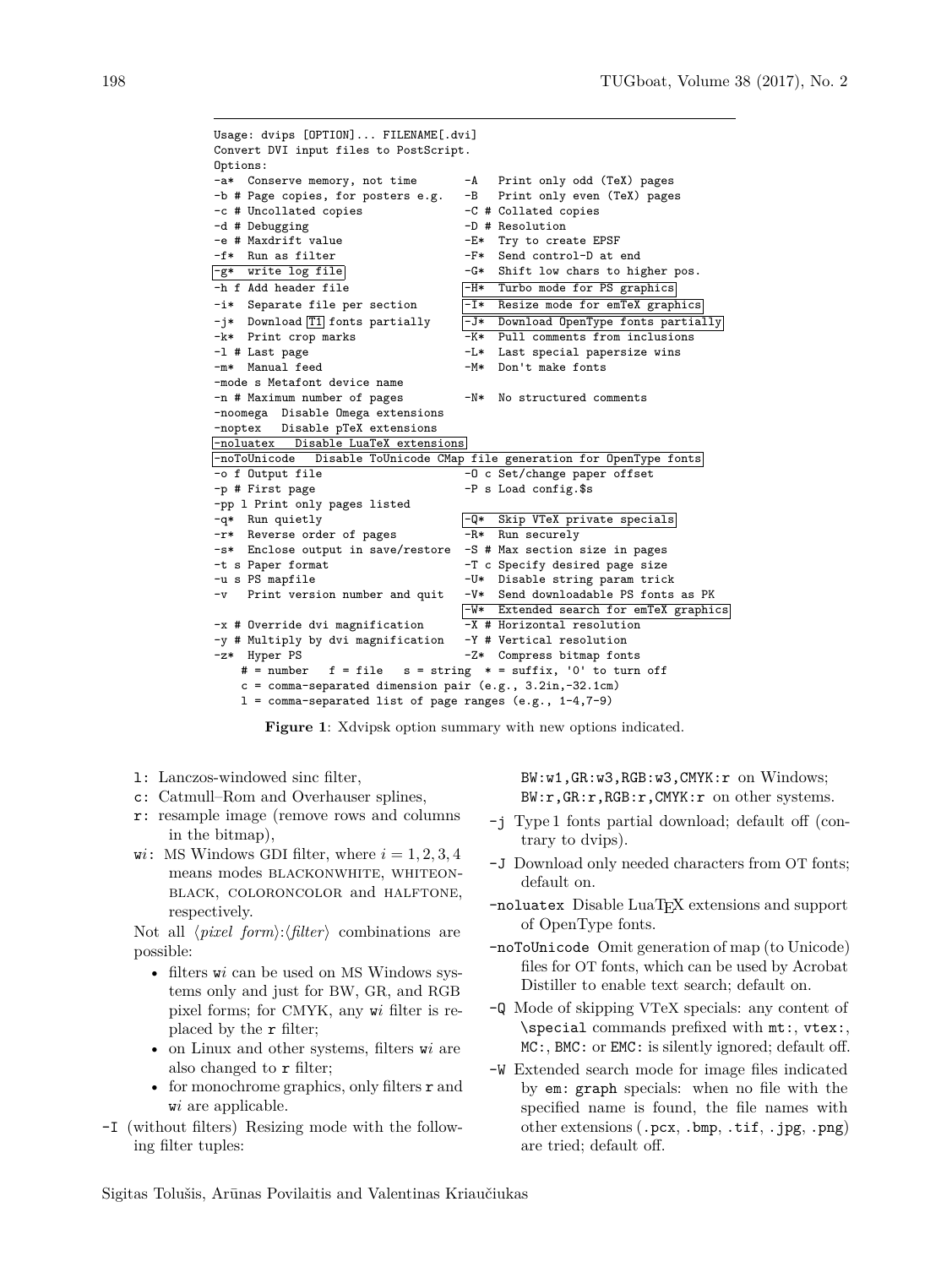# **3 Extension for graphics**

The extension for bitmap images does not require changes to the user-level syntax; the LATEX command \includegraphics should work as described in the documentation of graphics and graphicx [2]; that is, after inclusion in the preamble of either \usepackage[〈*driver*〉]{graphics}

or

# \usepackage[〈*driver*〉]{graphicx}

where the file  $\langle driver \rangle$ .def contains all the necessary declarations and is registered in graphics.sty (examples can be found in the presentation [10]). As xdvipsk accepts images in formats BMP, JPEG, PCX, PNG, and TIFF, they should all be declared in the form of graphic inclusion rules in the driver file, most likely dvips.def:

```
\@namedef{Gin@rule@.tif}#1{{bmp}{.tif.bb}{#1}}
\@namedef{Gin@rule@.tiff}#1{{bmp}{.tiff.bb}{#1}}
\@namedef{Gin@rule@.jpeg}#1{{bmp}{.jpeg.bb}{#1}}
\@namedef{Gin@rule@.jpg}#1{{bmp}{.jpg.bb}{#1}}
\@namedef{Gin@rule@.png}#1{{bmp}{.png.bb}{#1}}
```
Several things for authors of T<sub>EX</sub> packages and papers to know:

- Bitmap image file names are included in DVI files inside arguments of \special commands with prefix em: graph (the name has roots in the time of the EmT<sub>EX</sub> distribution).
- Bitmaps can be of different color models: BW, gray, RGB, CMYK, indexed RGB.
- The program ignores the content of **\special** commands with unknown prefixes.
- For more precise image positioning, Xdvipsk inserts the PostScript HiResBoundingBox.

# **4 How Xdvipsk works with OpenType fonts**

Our solution comes from the decision to use Open-Type font information directly, as with LuaT<sub>EX</sub> and the luaotfload package [9]. The current version of luaotfload operates with only one writable cache, which incorporates file paths specific to an OS, which for us is inconvenient. Our production environment contains different operating systems: Linux servers, Linux and Windows workstations, and a shared TFXtree resource with multiple T<sub>EX</sub> Live versions on a Linux server, accessible by Windows clients through the local network. We wanted to have things as flexible as possible in presence of different OSes.

Some additional tools are necessary for xdvipsk to work:

1. PostScript header file texcid.pro is used for inclusion of OpenType fonts in PostScript files. It is an analogue of texps.pro that is used in case of Type 1 fonts.

2. A LATEX package luafonts, which is just an interface to Lua code generating two additional maps. It is loaded like any other LAT<sub>EX</sub> package:

### \usepackage{luafonts}

One map generated by the package at compilation time is analogous to psfonts.map and contains information about OpenType fonts used in a particular article. The map format is as follows:

〈*tfm name*〉␣〈*ps name*〉␣〈*texfont name*〉␣>〈*file name*〉

where  $\langle t/m \text{ name} \rangle$  is the same as what is written in the DVI file by LuaTEX, and 〈*ps name*〉 and 〈*file name*〉 come from luaotfload Lua tables. This 〈*ps name*〉 is a PostScript font name and 〈*texfont name*〉 is an internal font name seen by luaotfload as fullname. 〈*file name*〉 is modified so that the directory prefix, corresponding to the actual T<sub>EX</sub> tree used, is replaced by variable \$SELFAUTOPARENT. Examples of 〈*tfm name*〉, 〈*file name*〉 and 〈*ps name*〉 are given, respectively, in Figs. 2, 3 and 4.

Another map generated by luafonts stores information about characters. It consists of triples 〈*internal tex character code*〉, 〈*opentype font glyph index*〉, 〈*unicode equivalent*〉; examples are in Fig. 5.

These maps are used by Xdvipsk (a) to find CIDs (character identifiers [1]) for insertion in PS files and  $(b)$  to prepare TOUNICODE cmaps  $[3]$ , like the one shown in Fig. 6. They are needed for searching in PDF files. A utility make2unc was created to incorporate tounicode cmaps for PDF.

#### **4.1 Process in steps**

**Step 1.** Run dvilualatex 〈*article*〉.tex where file 〈*article*〉.tex uses luafonts:

Input: 〈*article*〉.tex tex/luatex/luafonts/luafonts.sty tex/luatex/luafonts/luafonts.lua ... Output: 〈*article*〉.dvi .xdvipsk/〈*ps name*〉.encodings.map ... .xdvipsk/〈*article*〉.opentype.map **Step 2.** Run xdvipsk 〈*article*〉.dvi:

Input: 〈*article*〉.dvi .xdvipsk/〈*ps name*〉.encodings.map ... .xdvipsk/〈*article*〉.opentype.map texmf-dist/dvips/base/texcid.pro

...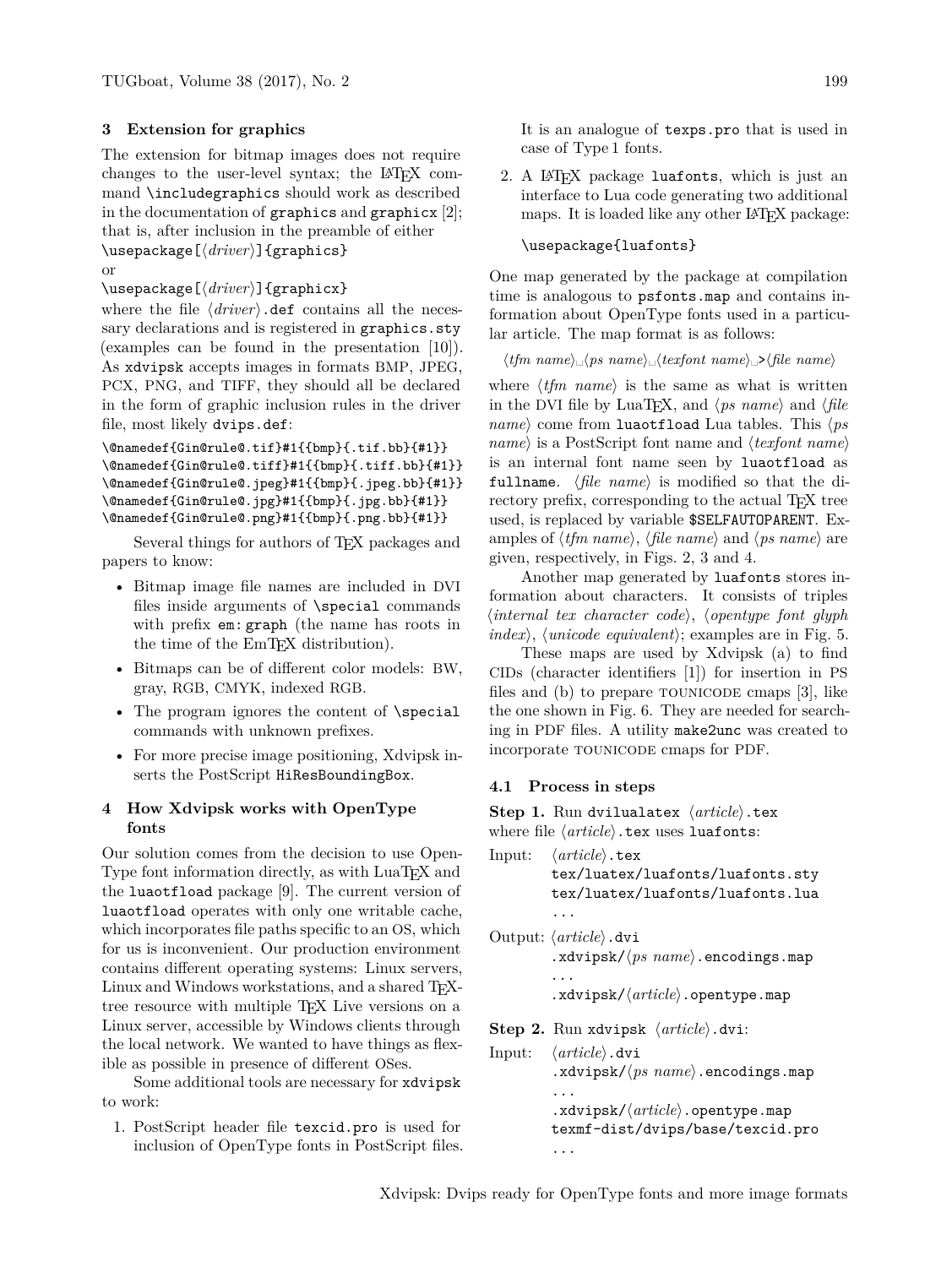```
FandolFang-Regular
FandolFang-Regular:mode=node;script=latn;language=DFLT;+tlig;
TeXGyreAdventor
TeXGyreAdventor/B
TeXGyreAdventor/BI
TeXGyreAdventor/I
TeXGyreAdventor:mode=node;script=latn;language=DFLT;+pnum;+onum;
[lmroman10-bold]:+tlig;
[lmroman10-italic]:+tlig;
[lmroman10-regular]:+tlig;
```
**Figure 2**: Examples of 〈*tfm name*〉.

```
>$SELFAUTOPARENT/texmf-dist/fonts/opentype/public/fandol/FandolFang-Regular.otf
>$SELFAUTOPARENT/texmf-dist/fonts/opentype/public/tex-gyre/texgyreadventor-regular.otf
>$SELFAUTOPARENT/texmf-dist/fonts/opentype/public/tex-gyre/texgyreadventor-bold.otf
>$SELFAUTOPARENT/texmf-dist/fonts/opentype/public/tex-gyre/texgyreadventor-bolditalic.otf
>$SELFAUTOPARENT/texmf-dist/fonts/opentype/public/tex-gyre/texgyreadventor-italic.otf
>$SELFAUTOPARENT/texmf-dist/fonts/opentype/public/tex-gyre/texgyreadventor-regular.otf
>$SELFAUTOPARENT/texmf-dist/fonts/opentype/public/lm/lmroman10-bold.otf
>$SELFAUTOPARENT/texmf-dist/fonts/opentype/public/lm/lmroman10-italic.otf
>$SELFAUTOPARENT/texmf-dist/fonts/opentype/public/lm/lmroman10-regular.otf
                             Figure 3: Examples of 〈file name〉.
```

```
FandolFang-Regular
TeXGyreAdventor-Regular
TeXGyreAdventor-Bold
TeXGyreAdventor-BoldItalic
TeXGyreAdventor-Italic
TeXGyreAdventor-Regular
LMRoman10-Bold
LMRoman10-Italic
LMRoman10-Regular
```
**Figure 4**: Examples of 〈*ps name*〉.

Output: 〈*article*〉.ps ...

> .xdvipsk/〈*article*〉-cid〈*num*〉.tounicode ...

where  $\langle num \rangle$  is a font index in the DVI file and is used here to have distinct file names.

**Step 3.** Convert the PostScript file to PDF (using Ghostscript, Acrobat or any other tool):

Input: 〈*article*〉.ps Output: 〈*article*〉.pdf

**Step 4.** Add TOUNICODE cmaps to the PDF file using make2unc utility:

Input: 〈*article*〉.pdf ... .xdvipsk/〈*article*〉-cid〈*num*〉.tounicode ... Output: 〈*article*〉.pdf (searchable)

```
59964,707,00AF
59965,708,00AF
59966,709,00200331
59967,710,0304
59968,711,02DA
59969,712,0020030A0301
59970,713,0020030A0301
59971,714,030A
59972,715,02DC
```
Figure 5: An excerpt from a map, specifying T<sub>EX</sub> characters' OpenType glyph indices and Unicode equivalence codes.

### **5 Development environment**

At present, we use a rather split and mixed environment, compared with the TEX Live build ecosystem. As mentioned above, the main development and building of executables is done on a MS Windows workstation using the Visual Studio 2013 IDE.

In parallel, we build the code on two more architectures: Linux and Mac OS X. For these, we are quite close to the TEX Live build environment except for prebuilt architecture-dependent versions of tiff, lzma and jbig libraries for xdvipsk and MuPDF [7] library for make2unc. There is no doubt that this is easier than incorporating the mentioned libraries into the T<sub>EX</sub> Live build ecosystem in the proper way. It allowed us to provide, with minimum effort, our time-limited solution for incorporating OpenType fonts into a Dvips-based workflow.

Sigitas Tolušis, Arūnas Povilaitis and Valentinas Kriaučiukas